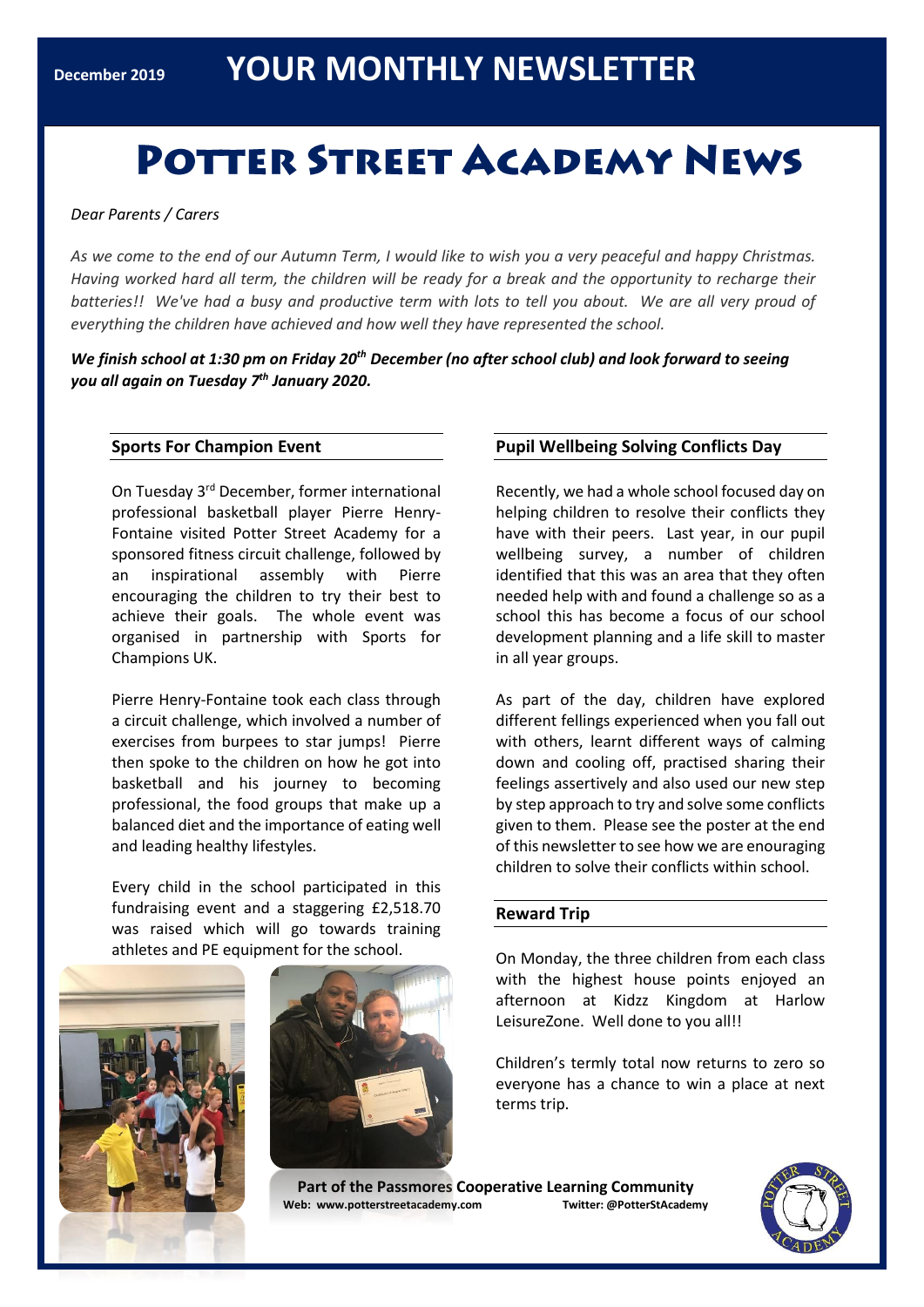#### **Christmas Performances**

Thank you to Reception and KS1 children for their Christmas performances,. Well done to everyone involved and thank you to all those who were able to attend.

#### **Carol Concert – Year 3 & 4**

On Wednesday afternoon, Y3 and 4 performed their carol concert. The children sang a selection of Christmas carols beautifully. Thank you for all their hard work and dedication for practising and singing so well!! It was lovely to see the family and friends of the children who came along to watch.

#### **Y3 – Colchester Castle**

'We got to look down a deep wishing well and then got to go down the long staircase underneath the castle. We had to count the number of stairs because that helped us work out how old the castle is.' *Rosie and Chloe*

'We got to dress up as Celts and Romans in different outfits and look at different artifacts from the Roman times such as coins, a sphinx and bodies' *Ella*

#### **Pantomime 2019**

The children watched with awe and loved every moment of the Pantomime, Peter Pan. All the children were involved from the start and loved joining in the story telling and the songs. Mrs Beesley and Mr Hammond also loved being on stage singing and dancing!! Thank you to the PTA and parents for your generous contributions all year which paid for the panto.

#### **Christmas Dinner**

A massive thank you to Mrs Gibson, Miss Jackson and Miss Delanbanque for providing the children and staff with Christmas dinner.

#### **Coats in School**

As the weather has turned colder, please ensure all children have coats in school. We also recommend that they also bring in hats and gloves. Thank you

#### **PE Kits**

Please can you ensure all children have their PE kits with them when they return to school in January 2020. P.E. is an important part of the National Curriculum and, for hygiene reasons children should have a P.E. kit to change into. The children need a T-Shirt and shorts and a change of footwear i.e. plimsolls/CLEAN trainers. These should be in a named bag to be kept in school.

We ask that as part of the PE kit for the winter months all children have a tracksuit with them.

PE kit should include socks for girls if they come to school wearing tights.

#### **House Points**

Children are busy earning house points by showing how well they keep the school values – responsibility, respectfulness, fairness, caring and trustworthiness.



Part of the Passmores Cooperative Learning Community<br>eb: www.potterstreetacademy.com **Twitter:** @PotterStAcademy **Web: www.potterstreetacademy.com** 

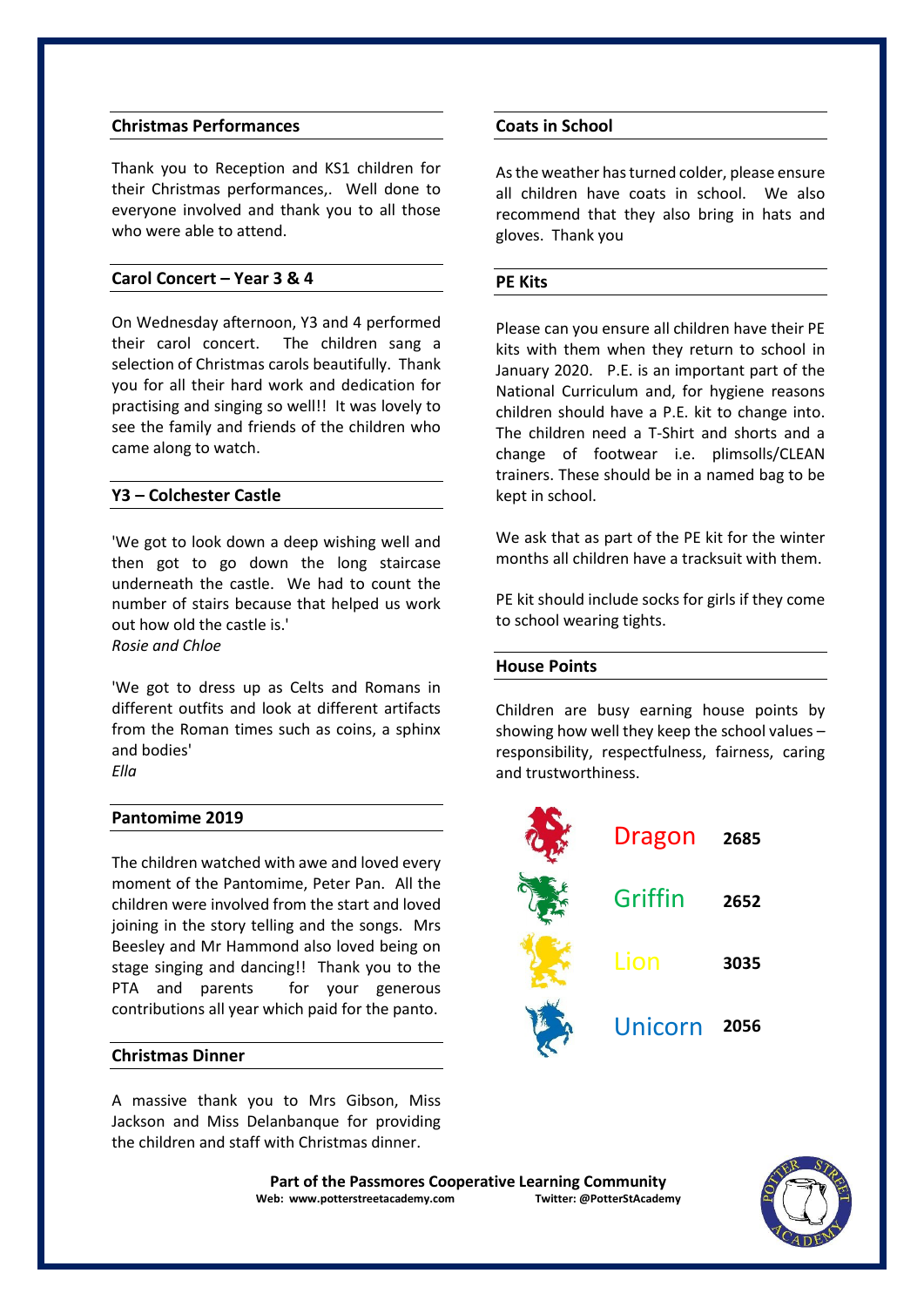#### **Christmas Jumper Day**

Following our Christmas Jumper Day we raised £157.50 for Save the Children. We are very grateful for your support. Thank you all!!

#### **Christmas Fete**



A big thank you to everyone who attended

the Christmas Fete, the event was a huge success and great fun was had by all. The event raised £524.00.

A huge thank you to Mrs Porter and Mrs Kimble for organising the event.

#### **Time to Say Goodbye**

As we approach the end of term we will be saying goodbye to two members of staff.

Mrs Harriss is leaving to move onto pastures new and Ms Kimble will be leaving her current job at Potter Street Academy, however we are very pleased to say that she will still be part of the PCLC family in a completely different role. We thank them for all their hard work and support.

*And hello to* …. Miss Green who will be joining the EYFS team in January.



#### **EYFS – Wrights Court**

Last week the children in EYFS visited the residents at Wright's Court to sing them songs from our nativity. Children also took along handmade Christmas cards for every resident and gave them out after our performance. The children sang beautifully and all adults, residents and children came together to sing "We wish you a Merry Christmas." Thank you to the staff and the residents at Wright's Court for hosting this event. We look forward to making more memories with the residents in the new year.



### **DATES FOR THE DIARY**

#### **JANUARY 2020**

| All children return to school<br>Open morning, reception 2020 - 09:30 10:30am<br>Inset day                                                                                                                                                                                          |
|-------------------------------------------------------------------------------------------------------------------------------------------------------------------------------------------------------------------------------------------------------------------------------------|
| <b>FEBRUARY 2020</b><br>Young Voices at the O2<br>Reception class road safety talk<br>Parents consultation afternoon, 1:30 - 4:00pm<br>Parents consultation evening, 3:30 - 6:00pm<br>Evening of Mediumship, 7:00 - 10:00pm<br>Y5 road safety talk<br>Finish for Half Term - 3:00pm |
|                                                                                                                                                                                                                                                                                     |

Part of the Passmores Cooperative Learning Community<br>eb: www.potterstreetacademy.com **Twitter:** @PotterStAcademy **Web: www.potterstreetacademy.com**